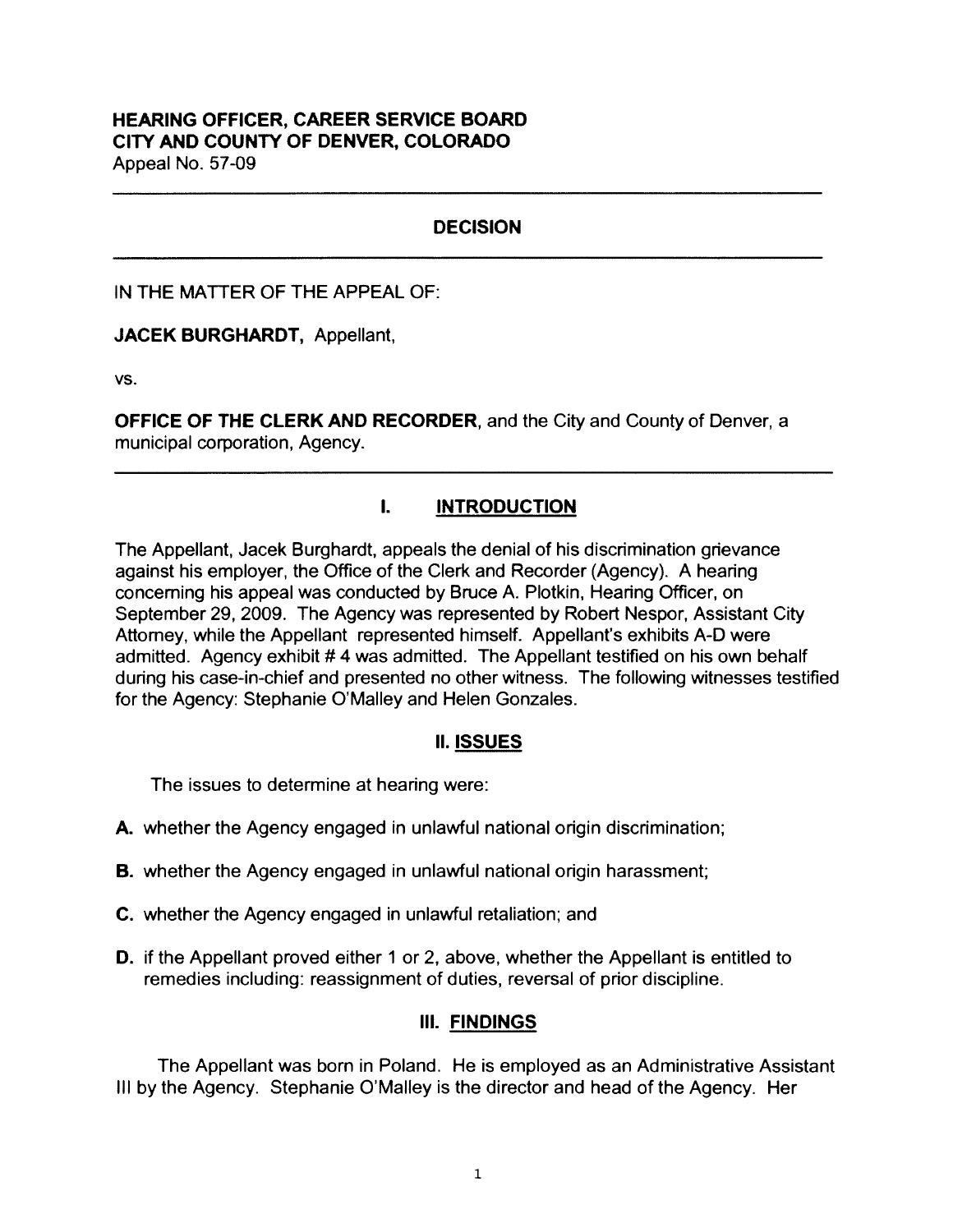deputy director is Helen Gonzales. Shortly after O'Malley's appointment in 2007, she undertook a reorganization of the Agency. As a result of the reorganization, seven or eight employees, including Burghardt, were reassigned.

In addition to reorganization requirements, another reason O'Malley reassigned Burghardt was due to his bitter working relationship with a co-worker. Their disputes, although petty, became sufficiently poisonous to the working atmosphere of the Agency that O'Malley pulled each of them into her office at least twice to chastise them. When the sniping continued, she forbade them to talk to each other unless it was for a business-related reason. At the time she reassigned Burghardt, O'Malley was unaware of his national origin, and none of the disputes between Burghardt and his co-worker involved his national origin.

In the spring of 2008, Burghardt applied for an ASA IV position at the Office of Economic Development (OED) and was not selected. O'Malley did not contact anyone at OED about Burghardt's application and was unaware he had even applied.

O'Malley had previously suspended the Appellant for four days, on November 21, 2007, for offensive remarks relating to the national origin of several co-workers. The Appellant appealed the suspension. The Hearing Officer reversed the suspension. On the subsequent petition to the Career Service Board, the Hearing Officer was reversed and the suspension was reinstated. The Appellant's request for the hearing officer to reverse the Career Service Board falls outside the scope of the Hearing Officer's jurisdiction.

## **IV. ANALYSIS**

## **A. Jurisdiction and Review**

Jurisdiction is proper under CSR §19-10 A.2.a. as an appeal of the denial of a complaint alleging national origin discrimination, harassment and retaliation. I am required to conduct a de novo review, meaning to consider all the evidence as though no previous action had been taken. Turner v. Rossmiller, 532 P.2d 751 (Colo. App. 1975); In re Luna, CSB 42-07, 4 (1/30/09).

## **B. Burden and Standard of Proof**

The Appellant retains the burden of persuasion, throughout the case, to prove the Agency engaged in unlawful discrimination, retaliation, or harassment. The standard he must meet to prove each element of his claims is a preponderance of the evidence.

## **C. Discrimination**

Colorado has adopted the burden-shifting test first announced in McDonnell Douglas v. Green, 411 U.S. 792 (1973), Bodaghi v. Department of Natural Resources, 969 P.2d 718 (Colo. Ct. App. 1998) (rev'd on other grounds) to establish a prima facie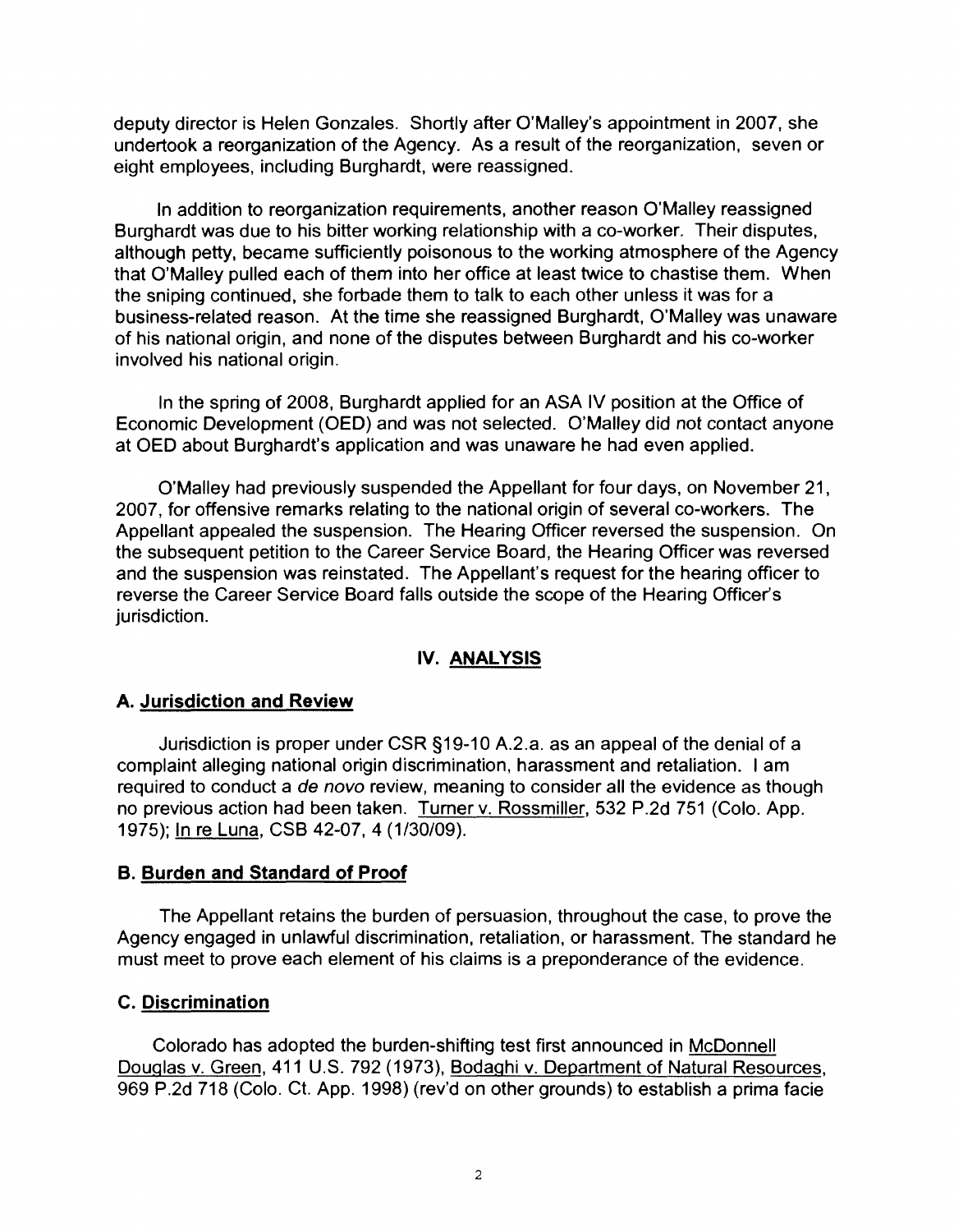case for discrimination. Intentional discrimination is proven by evidence of 1) membership in a protected class, 2) an adverse employment action, and 3) evidence which supports an inference of discrimination. Texas Dept. of Community Affairs v. Burdine, 450 U.S. 248, 253-54 (1981). The Appellant claims the Agency discriminated against him based upon his Polish national origin.

1. Protected class. The Appellant stated he is from Poland. The Agency did not contest this assertion. The first element is established.

2. Adverse employment action. In the context of a discrimination claim, $<sup>1</sup>$  an adverse</sup> employment action is employer conduct which results in a significant change in employment status, such as hiring, firing, failing to promote, reassignment with significantly different responsibilities, or a significant change in benefits. In re Wehmhoefer. CSA 02-08, 3 (2/14/08) citing In re Boden, CSA 86-06, 2 (5/23/07); Burlington Indus., Inc. v. Ellerth, 118 S.Ct. 2257, 2268 (1998). The Appellant acknowledged there was no direct evidence of an adverse action against him based upon his national origin. He claimed the following was indirect evidence of an adverse employment action. (a) Co-worker issues. The Appellant claimed one particular coworker, whose national origin was not identified: treats others disrespectfully; complains about him and gets him in trouble; causes the Appellant to feel bad about the coworker's complaints because of his national origin; causes customers to complain to him about the co-worker; causes him anguish because the co-worker talks down to him; is lazy. (Appeal; Appellant testimony]. (b) Disparate treatment. The Appellant also claimed other employees who engaged in egregious actions were not disciplined, or not as severely, for dissimilar conduct. He also alleged O'Malley took some negative action against other co-workers based upon their national origin. (c) Reassignment. He also claimed O'Malley transferred him to a less-desirable post. (d). Interference with transfer. Lastly, the Appellant claimed O'Malley interfered with his application to a position outside the Agency. I will analyze each claim in tum.

(a) Co-worker issues. There was no evidence the co-worker's meanness, even if true, was related to any adverse action taken by a decision-maker, without which there was no adverse agency action. Plotke v. White, 405 F.3d 1092, 1101 (10<sup>th</sup> Cir. 2005).

(b) Disparate treatment. See below at (d) Circumstances giving rise to an inference of discrimination.

(c) Reassignment as adverse action. The Appellant's claim here was based on his perception that the marriage desk is a less-desirable post than the records desk from which he was reassigned and to which he returned. The Appellant acknowledged neither his pay nor benefits had been reduced as a result of the transfer, nor was his position downgraded. [Appellant testimony]. Moreover, when O'Malley agreed to return the Appellant to the records desk, his complaint became moot, since, even if his transfer to the marriage desk had been an adverse agency action, the solution he

as distinguished from an adverse action in a retaliation claim, as described below.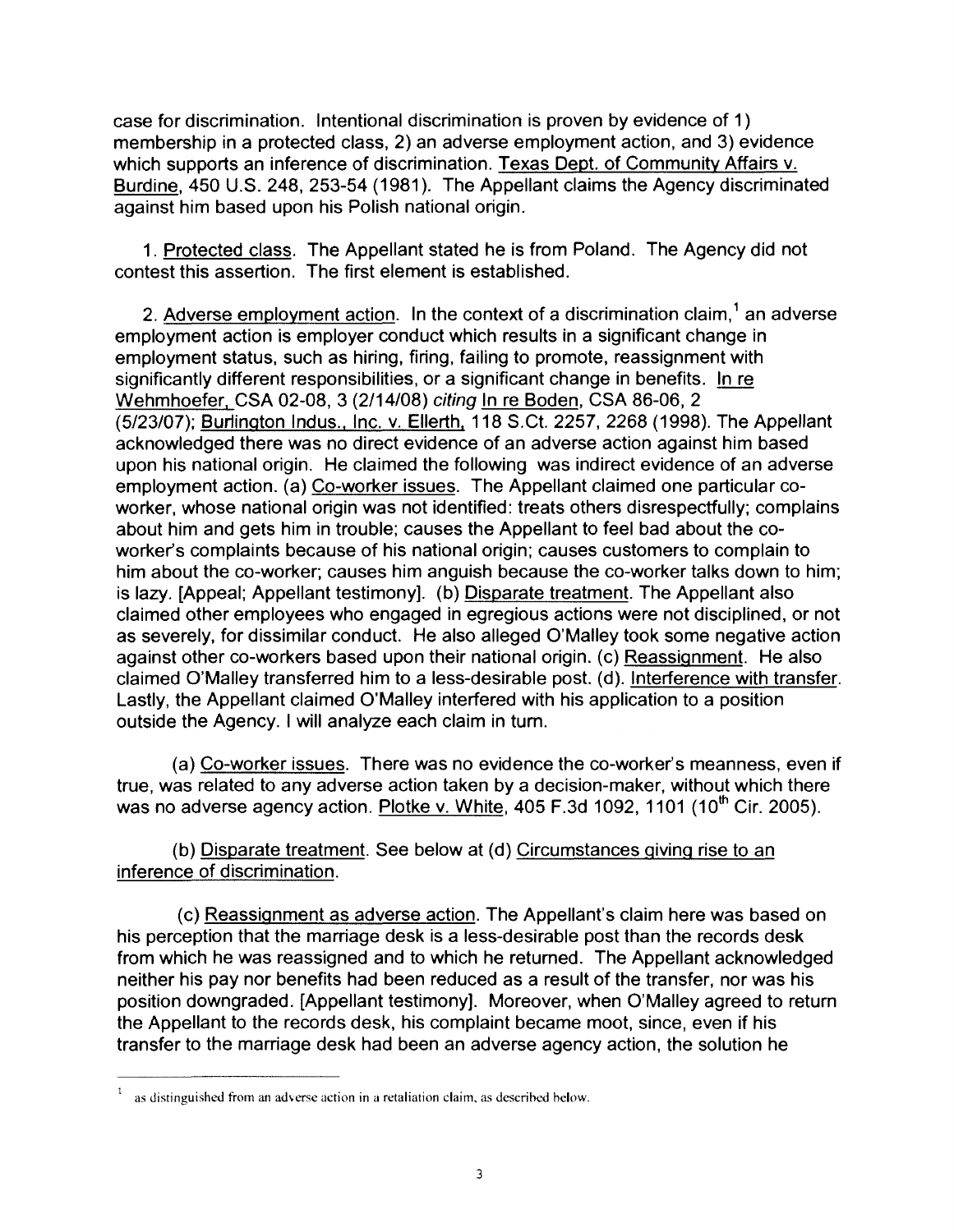sought was granted. Also, other than his bare assertion, there was no other evidence the marriage desk is a less-desirable assignment. Further, O'Malley presented logical business-related reasons for transferring the Appellant to the marriage desk, including the need to reorganize the Agency, and to separate the Appellant from another coworker whose minor daughter he had been texting, to the mother's great consternation. The Appellant admitted texting the minor and did not otherwise contest O'Malley's business-related reasons.

The Appellant also claimed O'Malley told him as long as she was in charge he would never be able to leave the marriage desk. O'Malley's transfer of the Appellant to his desired location successfully rebutted this claim. O'Malley denied making such a statement.

#### (d) Interference with transfer

The Appellant asserted he applied for an ASA IV position at the Office of Economic Development and had interviewed successfully for the position when O'Malley interfered and prevented his transfer. His proof was that O'Malley spoke with an interviewer at OED and then he was denied the position. He also alleged Gonzales told a coworker that O'Malley wouldn't allow his transfer. O'Malley replied she was unaware the Appellant was seeking employment elsewhere, never spoke with anyone at OED about the Appellant and, in any case, was unaware of his national origin until the present case arose. Her testimony was unrebutted, and her credibility unchallenged. Gonzales denied she made the statement the Appellant attributed to her, and testified she did not know Appellant was seeking employment elsewhere. Her testimony was also unrebutted and her credibility unchallenged.

#### (e) Circumstances giving rise to an inference of discrimination.

With respect to the Appellant's complaint about his co-worker, the Appellant must adduce evidence that O'Malley, not his co-worker, harbored some hostility towards him because of his national origin.<sup>2</sup> Plotke v. White, 405 F.3d 1092, 1099-1100 (10<sup>th</sup> Cir. 2005).

O'Malley testified the Appellant and his co-worker had frequent spats and she had to pull each into her office to chastise them for their publicly-displayed misbehavior. O'Malley testified, without rebuttal, that at no time did the Appellant mention national origin as any part of his disputes with the co-worker.<sup>3</sup> Rather, the spats revolved around the Appellant's rude comments to the co-worker, including that his co-worker

It is not enough to demonstrate evidence of discriminatory animus by just any co-worker. The animus must be shown to be made, or tacitly approved, by a decision maker who took an adverse action. Plotke at 1101. The Appellant demonstrated neither requirement.

Question: During this period of time in which you claim you were harassed by [the co-worker] did she ever mention the word "Poland" or "Polish" or make any references whatsoever to national origin? Answer: Not directly.

Other than these conclusory statements, the Appellant did not provide any other evidence of national origin animus.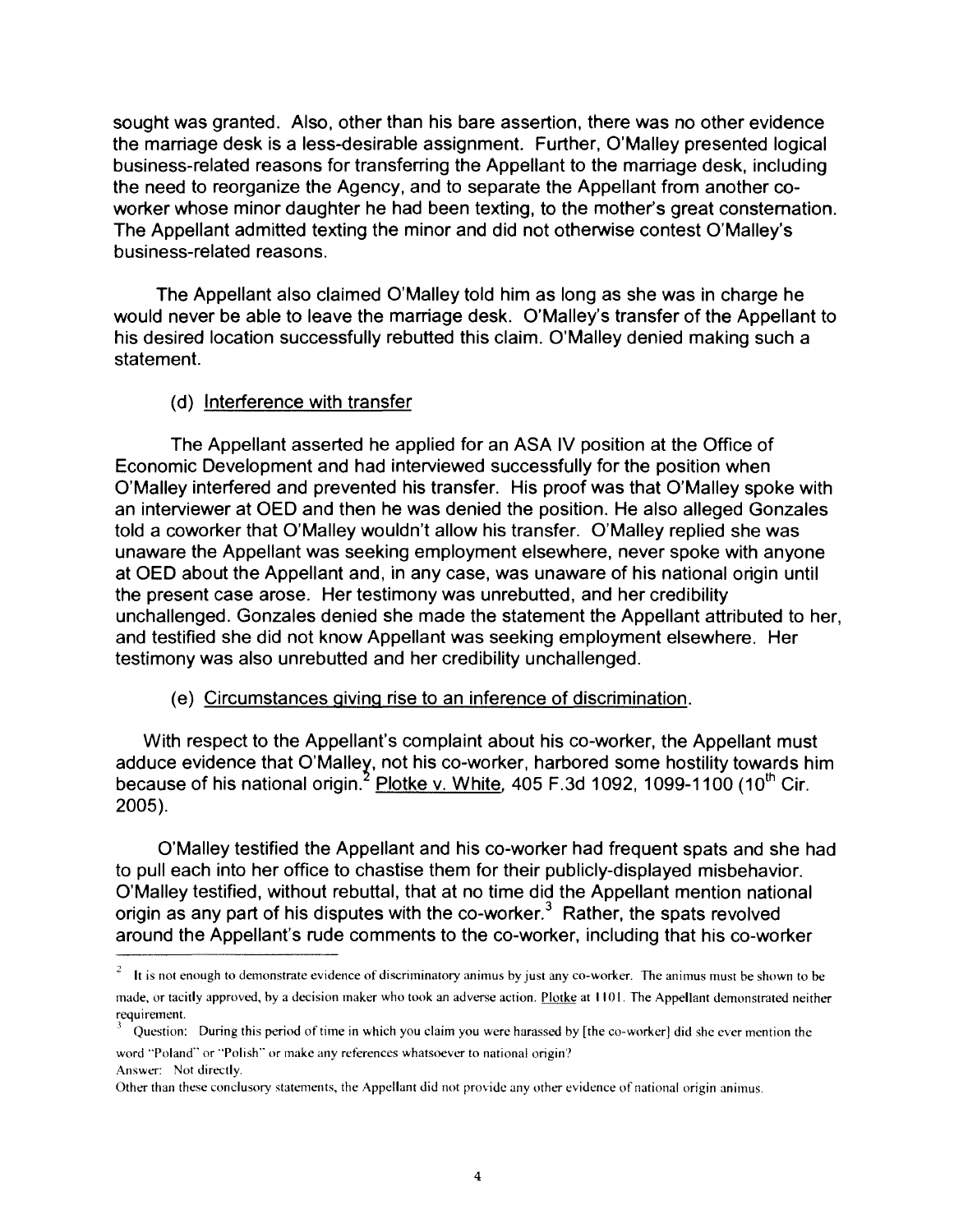needed to go to weight watchers, or needed to wash her hair, or how rude she was to others. Even after O'Malley ordered them not to speak to each other unless it was for a work-related reason, the same bickering continued. [O'Malley testimony]. The Appellant's difficulties with a co-worker fail to establish even the most tenuous connection between any adverse agency action and his national origin.

The Appellant also claimed O'Malley discriminated against other co-workers based upon their national origin. O'Malley transferred two of the Appellant's coworkers, one Pilipino and one Hispanic, shortly after she became Agency director. Other than referring to their national origin, he offered no comparative information from which one might determine whether the protected class of employees were treated less favorably than those in an unprotected class. In addition, O'Malley explained, without rebuttal, that all the complained-of actions were either voluntary or for valid business reasons. The Appellant's description of a transfer coupled with identification of national origin is an insufficient statement of an adverse agency action.

As to his claim that a co-worker in an unprotected class was disciplined less severely, the Appellant claimed the co-worker's actions were more egregious than his own yet she received a lesser discipline. First, O'Malley replied she became aware of the named employee's wrongdoing only through a media expose, and was unaware of her national origin. Second, Gonzales explained, without rebuttal, that the employee did not appear for her pre-disciplinary meeting, and therefore presented no mitigation to the claims of wrongdoing against her. Third, Gonzales noted the employee was terminated, contrary to the Appellant's claim that she was disciplined less severely.

Next, the Appellant asks the Hearing Officer in the current case to reverse the Career Service Board's reinstatement of discipline in a prior case. First, while the Hearing Officer revels in the fantasy of such inverted authority, a reversal of Career Service Board's Findings and Order falls outside the Hearing Office jurisdiction. CSR 19-55. Second, in the appeal of his suspension, the Appellant did not complain the assessment of discipline was based upon any discriminatory animus. Finally, following the Board's issuance of its Findings and Order, the Appellant's remedy lay in an appeal to the District Court and he declined to appeal.

As to one co-worker who left the Agency, and whose foreign national origin was identified by the Appellant, the Appellant did not dispute the employee's position was simply moved to a different agency during the aforementioned reorganization, without a reduction in pay, benefits or status.

## **D. Retaliation**

A retaliation claim must be supported by evidence of a materially adverse action, meaning an Agency action that is likely to deter a reasonable employee from making or supporting a claim of discrimination. Burlington Northern & Santa Fe Ry. v. White, 126 S. Ct. 2405 (2006). The Appellant's claim here is O'Malley retaliated against him by interfering with his application to the Office of Economic Development, in revenge for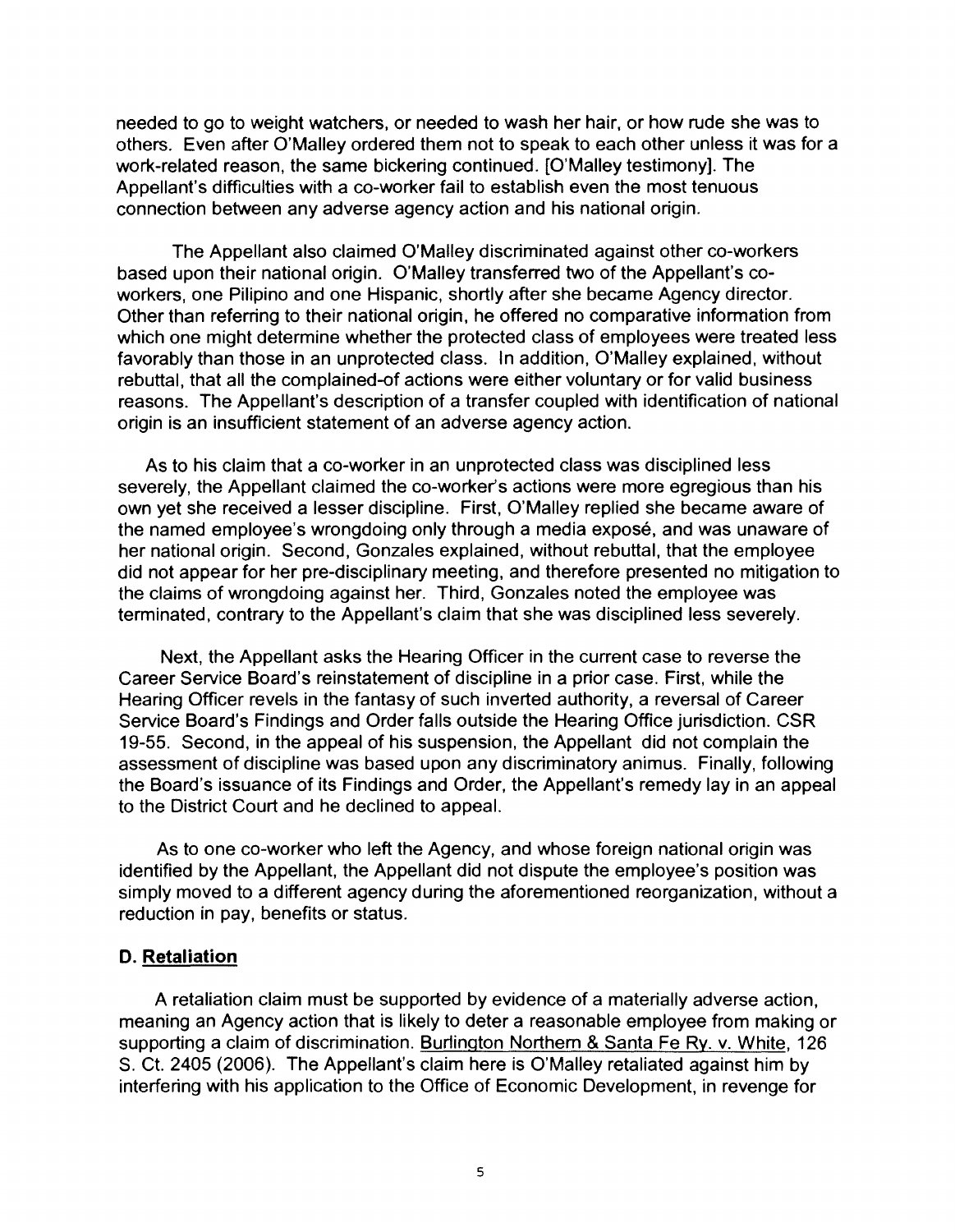his appeal of the aforementioned suspension. [Appellant's pre-hearing statement p.2]. For reasons stated above, O'Malley rebutted the Appellant's claim that she even knew about, leave alone interfered with, his application.

#### **E. Harassment/Hostile Work Environment**

Harassment, also known as a hostile work environment, is proven by evidence that 1) the offending behavior was pervasive or severe enough to alter the terms, conditions, or privilege of employment, and 2) the behavior was based upon a protected status or stemmed from animus against a protected status. In re Hernandez, CSA 03-06, 10  $(5/3/06)$ , citing Bloomer v. UPS, 94 Fed. Appx. 820  $(10^{th}$  Cir. 2004).

The appellant claimed the co-worker, referenced above, created a hostile work environment based upon his disputes with her. [Appellant pre-hearing statement p.2]. First, as previously stated, the Appellant failed to connect his arguments with his coworker to management. Second, the only credible evidence concerning the nature of his disputes with his co-worker was they were unable to get along and engaged in petty arguments which were not based on any animus against a protected status. Petty squabbling does not rise to the level of creating a hostile work environment.

The Appellant also claimed the Agency permitted a hostile work environment based upon the following statement.

The agency allows anybody to harass me because of my national origin. [name redacted - a different co-worker than that named above] had been making number of harassing comments about me, she would walk around the office telling everybody I am racist and nobody makes as many mistakes as [me]. She would also approach me and tell me that I am racist and even don't know about it. She would suggest that I should hate Jacob Werther, [by] making comments you hate Jacob don't you.

[Appeal attachment p. 5]. The Appellant needs to do more than make an empty claim to establish a claim of harassment. Scaife v Cook County, 446 F.3d 735, 740 (7<sup>th</sup> Cir. 2006. His statement fails to meet any of the elements of a hostile work environment. Even taken at face value, the statement above does not suggest a national origin animus against the Appellant, does not state the comments were severe or pervasive, does not suggest a change in terms, conditions or privileges of employment, and does not state whether management was even aware of the statement.

The Appellant's next basis for his harassment claim is his co-worker harassed him by making unfounded and false accusations, and caused him mental anguish. [Appellant pre-hearing statement p.2]. For the same reasons stated immediately above, this claim fails.

The Appellant also claimed harassment because he was suspended. This conclusory statement also fails to meet the most basic elements for a claim of